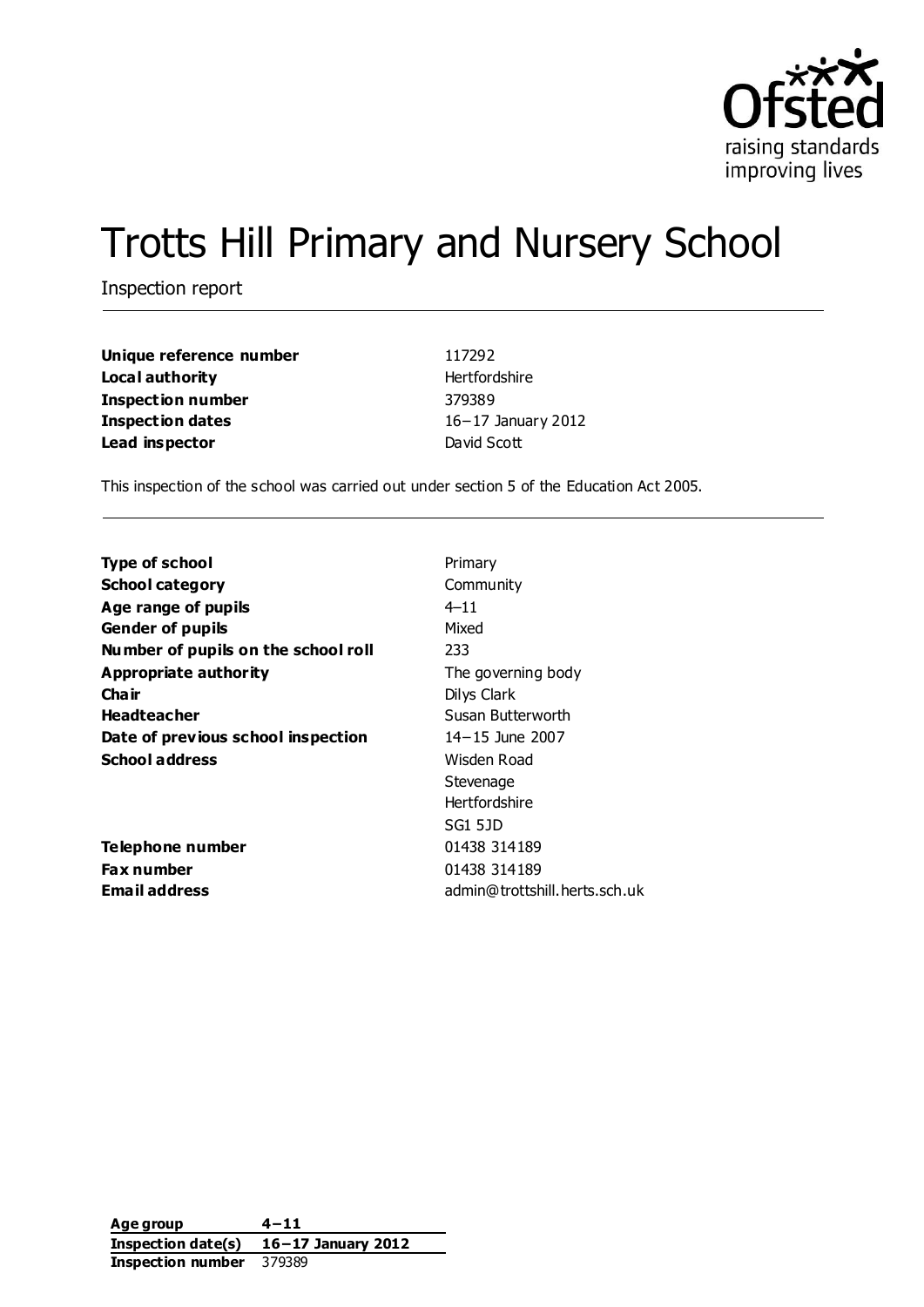

You can use Parent View to give Ofsted your opinion on your child's school. Ofsted will use the information parents and carers provide when deciding which schools to inspect and when.

You can also use Parent View to find out what other parents and carers think about schools in England. You can visit www.parentview.ofsted.gov.uk, or look for the link on the main Ofsted website: www.ofsted.gov.uk

The Office for Standards in Education, Children's Services and Skills (Ofsted) regulates and inspects to achieve excellence in the care of children and young people, and in education and skills for learners of all ages. It regulates and inspects childcare and children's social care, and inspects the Children and Family Court Advisory Support Service (Cafcass), schools, colleges, initial teacher training, work-based learning and skills training, adult and community learning, and education and training in prisons and other secure establishments. It assesses council children's services, and inspects services for looked after children, safeguarding and child protection.

Further copies of this report are obtainable from the school. Under the Education Act 2005, the school must provide a copy of this report free of charge to certain categories of people. A charge not exceeding the full cost of reproduction may be made for any other copies supplied.

If you would like a copy of this document in a different format, such as large print or Braille, please telephone 0300 123 4234, or email enquiries@ofsted.gov.uk.

You may copy all or parts of this document for non-commercial educational purposes, as long as you give details of the source and date of publication and do not alter the information in any way.

To receive regular email alerts about new publications, including survey reports and school inspection reports, please visit our website and go to 'Subscribe'.

Piccadilly Gate Store St **Manchester** M1 2WD

T: 0300 123 4234 Textphone: 0161 618 8524 E: enquiries@ofsted.gov.uk W: www.ofsted.gov.uk

© Crown copyright 2012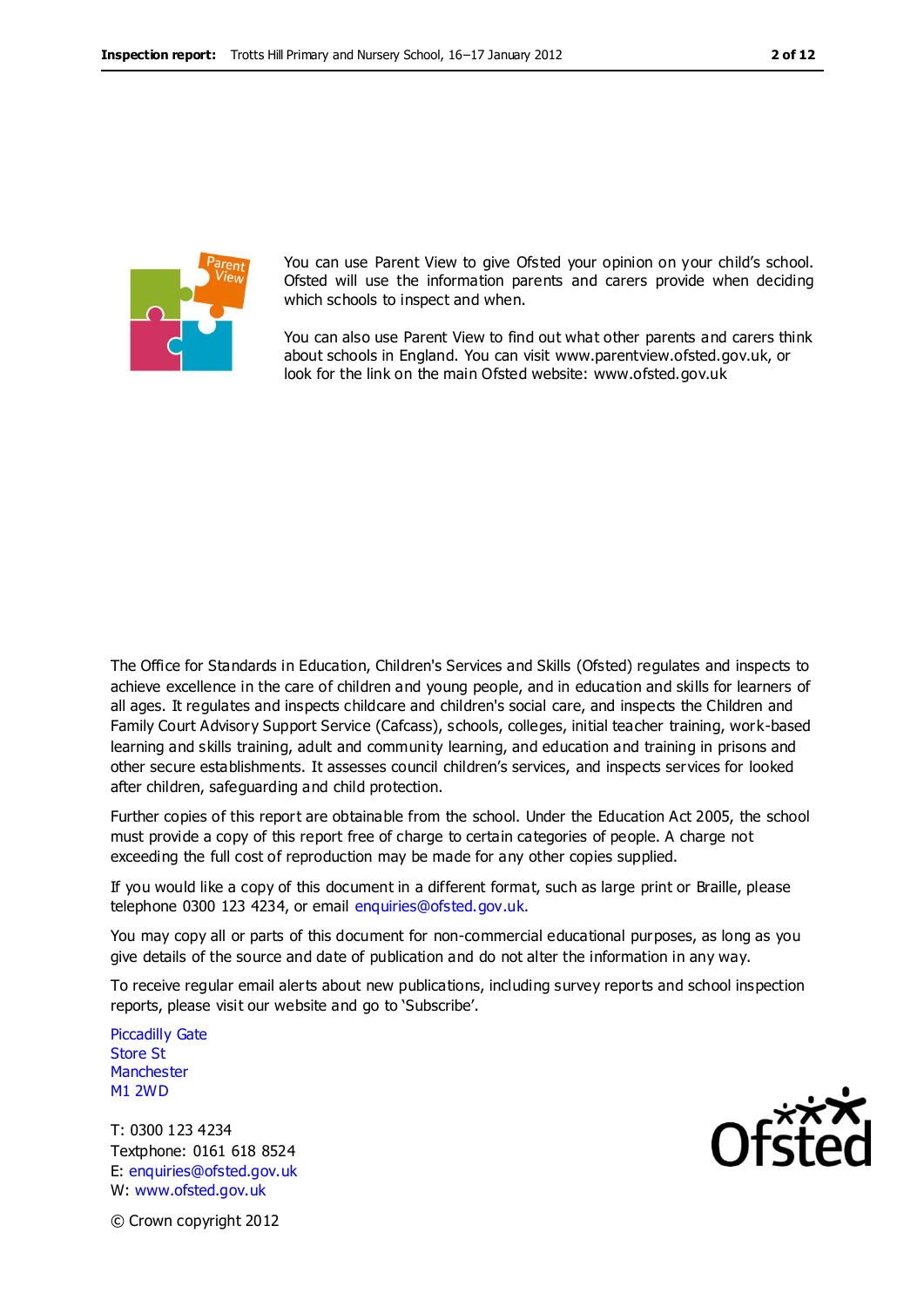# **Introduction**

Inspection team

David Scott **David Scott Additional inspector** 

Gill Ellyard **Additional inspector** 

This inspection was carried out with two days' notice. The inspectors took account of the responses to the on-line questionnaire (Parent View) in planning the inspection. They observed teaching and learning in 16 part-lessons, amounting to seven hours in total, seeing all eight teachers, and half of these were accompanied by members of the senior leadership team. Meetings were held with the headteacher, a member of the governing body, staff and pupils. The inspectors observed the school's work, and looked at self-evaluation documentation, monitoring and assessment information, lesson plans and policies. They also analysed questionnaires from 83 parents, 100 pupils and 28 staff. The school's safeguarding procedures were also evaluated.

# **Information about the school**

Trotts Hill Primary and Nursery School is similar in size to most primary schools. The largest group of pupils are White British. The proportion of pupils who are from minority ethnic heritages is below average. Very few pupils speak English as an additional language. The proportion of pupils known to be eligible for free school meals is well below average. Boys outnumber girls. The proportion of disabled pupils and those who have special educational needs is above average, these being mainly moderate and specific learning difficulties. The school has been above government floor standards, which set the minimum expectations for attainment and progress, for two out of the last three years with a dip in the 2011 results. The school runs its own breakfast club.

The school has gained the Artsmark Gold award and has recently been re-accredited for the Early Years Foundation Stage Hertfordshire Quality Standard.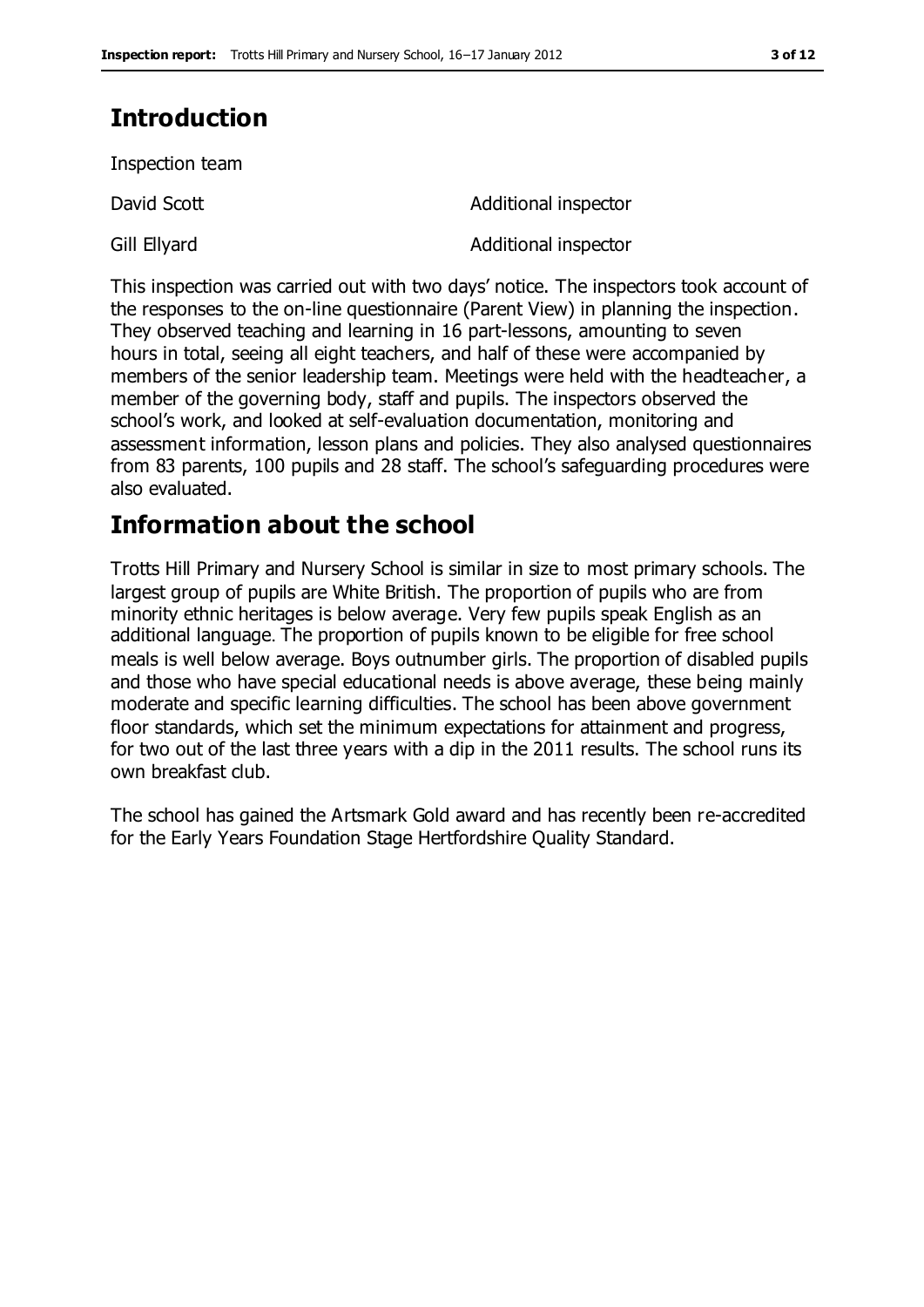# **Inspection judgements**

| <b>Overall effectiveness</b>   |  |
|--------------------------------|--|
|                                |  |
| <b>Achievement of pupils</b>   |  |
| <b>Quality of teaching</b>     |  |
| Behaviour and safety of pupils |  |
| Leadership and management      |  |

## **Key findings**

- Trotts Hill Primary and Nursery school provides a good standard of education. As one parent commented, 'Trotts Hill is a lovely school and our family are proud to call it "our school"'.
- Children in the Early Years Foundation Stage get off to a good start in their early reading and communication skills. By the end of Year 6 they achieve well in their learning and behaviour is good because the school has very high expectations of them. Staff work effectively to eradicate any differences in the achievement of groups of children.
- Typically teaching is good and sometimes better, and regularly enthuses pupils with a love of learning or appreciation of how learning relates to their present and future lives. Nevertheless, in some lessons teachers do not engage pupils consistently as active participants, or make sufficient use of probing questioning.
- **Num** Whatever their backgrounds, pupils work well together and enjoy good relationships with staff. As a result, pupils feel safe and secure, attend well and their attitudes to learning are good.
- Pupils' awareness of spiritual, moral, social and cultural issues and respect for diversity are promoted particularly well through attractive classroom displays and themed events such as the 'Spirited Arts Week'.
- The headteacher and deputy headteacher work well together to guide and support staff. They know the strengths of the school and their determination to raise achievement for all pupils has created confidence and a real sense of purpose throughout the school and among parents.
- Information on pupils' progress is accurately captured and tracked. However, analysis by staff is not always robust enough to be sure that all pupils are on track to meet their challenging targets.

## **What does the school need to do to improve further?**

Strengthen teaching still further to accelerate pupils' progress in lessons and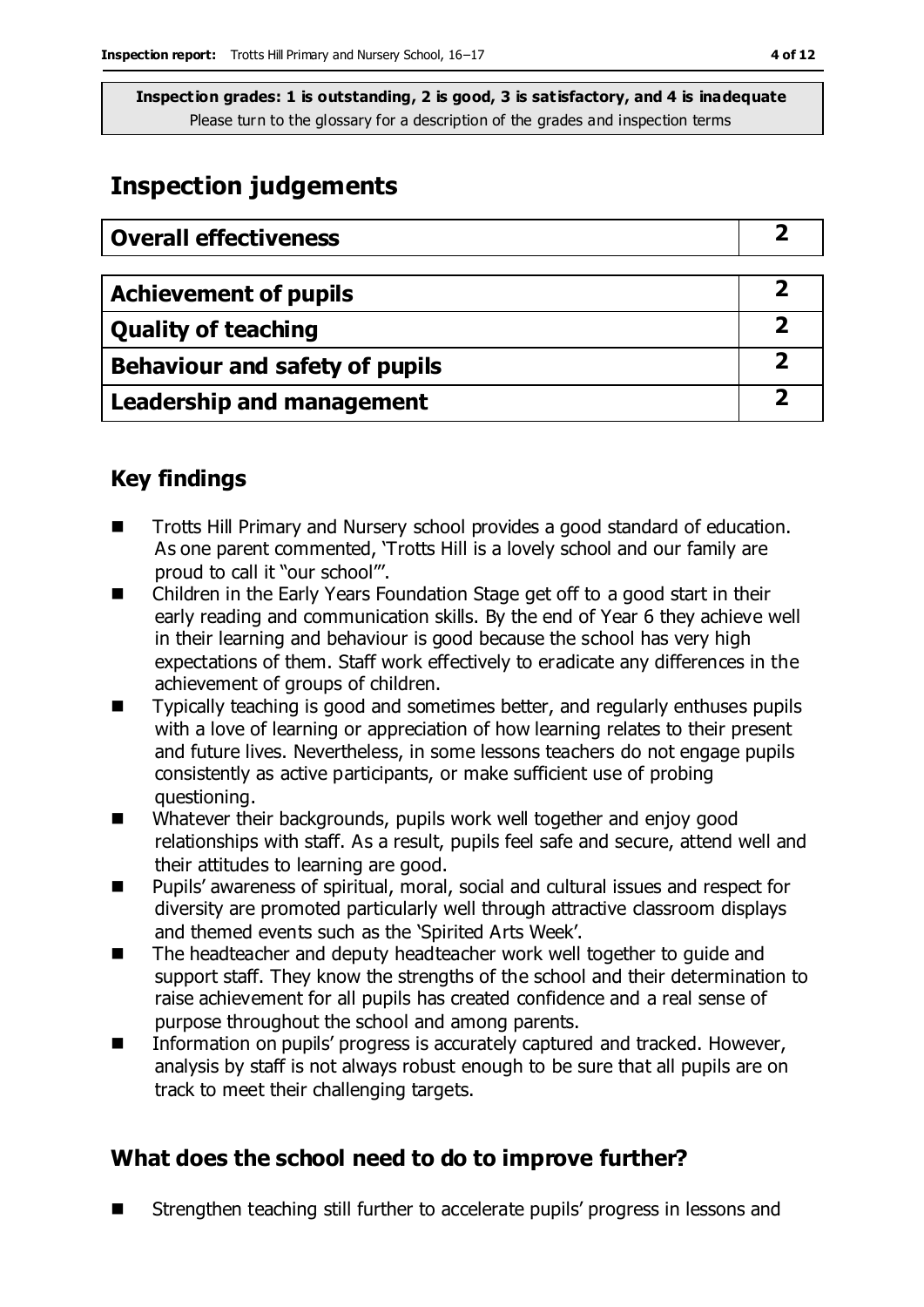raise attainment, particularly in mathematics and English by:

- ensuring teachers provide challenging activities that are matched to the needs of all pupils and that promote active learning
- asking more probing questions in lessons, which give pupils opportunities to develop their speaking skills and explain their ideas fully.
- Sharpen the impact of leaders and managers, including the governing body, in driving improvement by:
	- ensuring new curriculum developments in teaching are judged against clear success criteria
	- ensuring that tracking and monitoring information on targets set is  $\equiv$ analysed robustly to evaluate success.

### **Main report**

#### **Achievement of pupils**

Children start school mostly with skills that are below those expected for their age, particularly in the areas of speaking and listening. As a result of good teaching children make good progress making most gains in their communication and reading skills. This was observed when children took part in a hunt for teddy bears. Using role-play and music to act out the story, the children thoroughly enjoyed practising their sounds and letters, and made good progress as a result of the teachers' skilful and encouraging questioning.

The quality of pupils' learning and progress in lessons is good. Pupils enjoy good relationships with staff and respond enthusiastically to tasks set by teachers. They demonstrate positive attitudes to learning and behave responsibly. For example, in a Year 2 numeracy lesson pupils thoroughly enjoyed working out different combinations of coins that would be needed to send varying sized parcels at the post office. As a result of matching activities closely to children's needs their knowledge of adding different coins to reach the same total was impressive as was their enthusiasm and excitement in their learning.

Attainment is broadly average by the end of Year 6. National test results suggested girls were doing better than boys in reading and writing and this gap has been closed by helping boys to practise their writing skills. Disabled pupils and those who have special educational needs do as well as their peers, because staff make suitable adjustments to materials and activities so that they match pupils' needs. High levels of staffing enable children of varying abilities to make good progress, as a result of highly effective levels of care and one-to-one support they receive from teaching assistants.

Those pupils who are new to learning English make good progress as a result of staff providing practical activities using pictures and books to help to give clues for word recognition in role-play activities.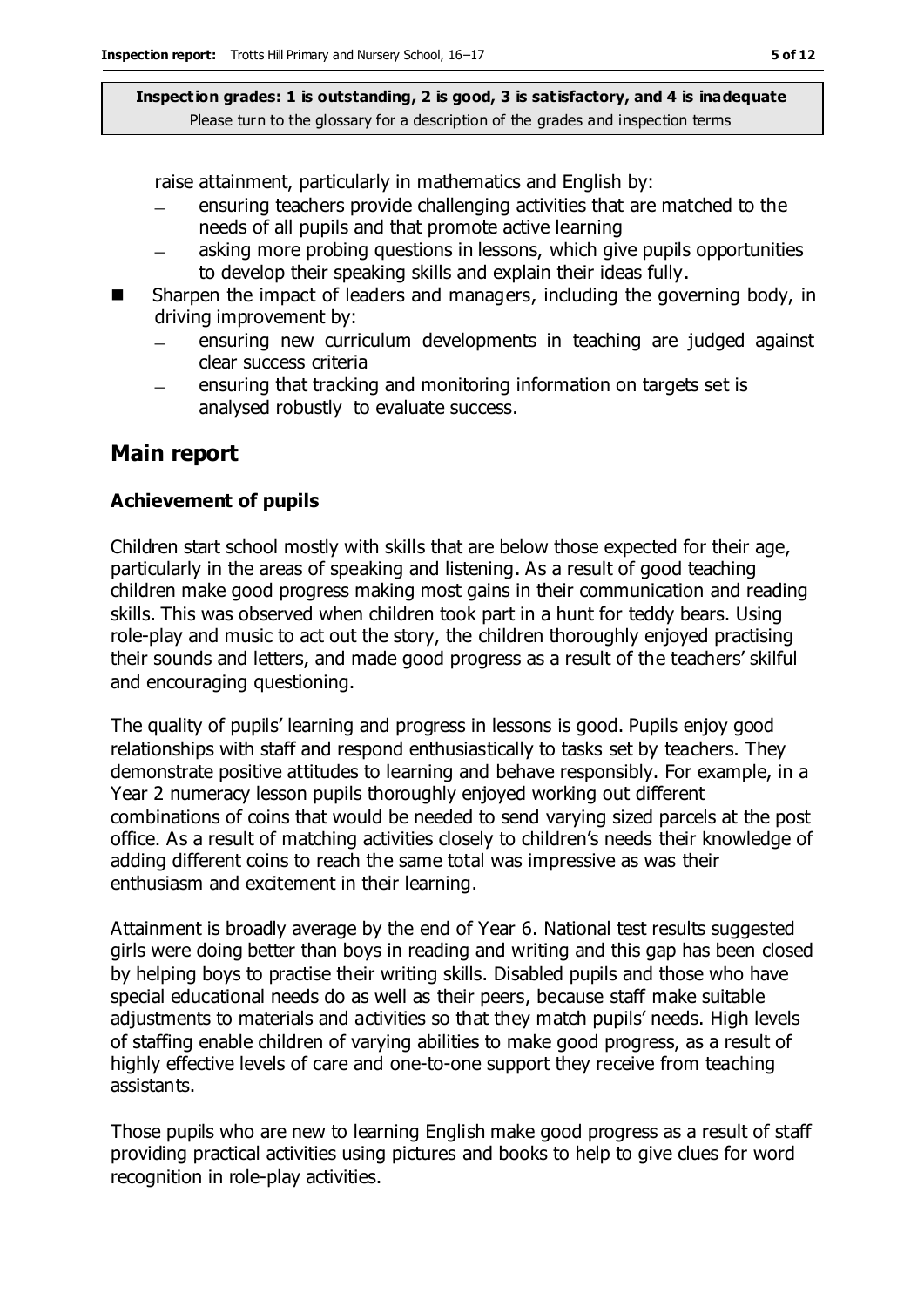By the end of Year 2 pupils make good progress in their reading and reach broadly average levels. This aspect of the school's work has become increasingly effective as a result of well-considered training programmes for teachers. The responses from parents and pupils to the inspection questionnaire confirm this, as one parent commented, 'My daughter used to find reading and writing difficult, but because the school acted swiftly and gave her the support she needed, she is now above average and has amazing confidence'.

#### **Quality of teaching**

Classrooms are delightful, both indoors and out, with imaginative activities and attractive displays to capture and respond to children's interests and enthusiasm. For example, the sensory garden with its shrubs and toadstools and attractive seated area provides an area for quiet reflection and the study of various eco-systems. As a result of these and more rigorous monitoring and support, teaching is typically good, and sometimes outstanding.

Teaching is characterised by thorough planning, secure subject knowledge, high expectations and good use of assessment to support learning. For example, in Reception, teachers are perceptive and note down significant moments of each child's progress, including those helped by parents and carers, in order to plan 'next steps' in their learning. Similarly, in a lesson about the evacuation of all children to the country during the Second World War, Year 6 pupils began to role-play how it might feel to be child at this moment in history. After placing labels around their necks, they packed their suitcases and arrived at the train station. Through discussion they gained a real insight into the hearts and minds of the children's feelings at the time and as a result, their learning flourished. This curriculum project offered a variety of experiences that contributed well to pupils' spiritual, moral, social and cultural development and enabled them to deepen their knowledge of social history and culture.

Relationships between staff and pupils and among the pupils themselves are extremely positive. Teachers' explanations are accurate and confident though occasionally can be overlong. Pupils who find learning difficult or whose circumstances may make them vulnerable, are supported very well because staff focus sharply on their needs which supports them in their learning. This was observed in a Year 3 numeracy lesson where pupils acted as detectives in investigating a robbery at a well-known chocolate manufacturer. After examining CCTV footage, using analogue clocks most pupils were able to calculate the precise time of the robbery. Nevertheless, teachers do not always actively engage pupils in their learning or ask questions that challenge and help them to develop their speaking skills.

Parents and carers expressed views in the Ofsted questionnaire that teaching was good and had improved. Inspection finding confirm this to be the case.

#### **Behaviour and safety of pupils**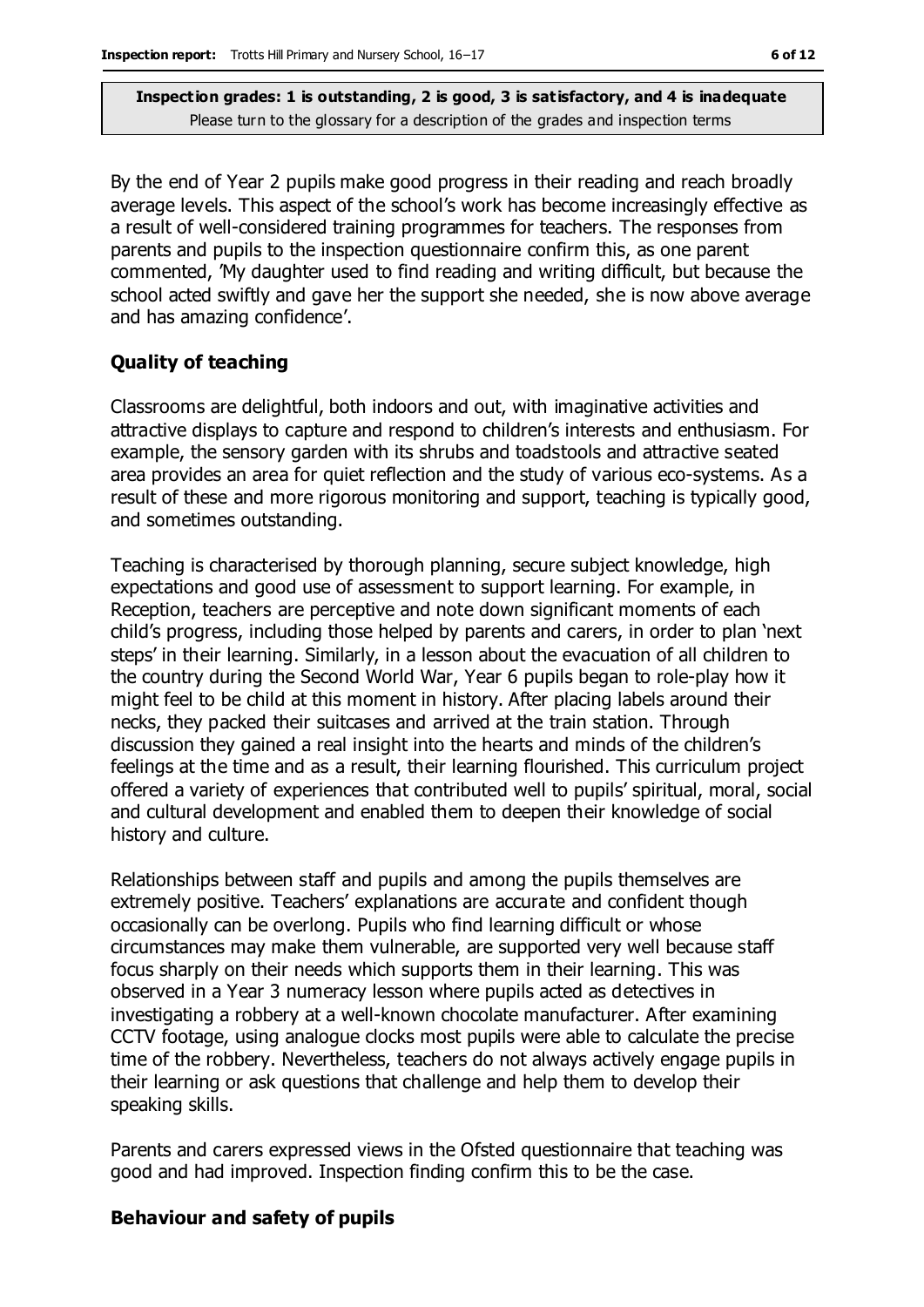Pupils enjoy coming to school, which they describe as happy and friendly. They feel safe and secure because of the good provision for their care. Parents and carers are appreciative of the school's warm and caring ethos. Typically, pupils' behaviour is good and fosters good attitudes to learning. This, together with their above average levels of attendance and improving basic skills in English, mathematics and information and communication technology, shows that they are prepared well for the next stage of their education.

Pupils develop a good understanding of how to lead safe and healthy lives. For instance, they have a keen awareness of the importance of e-safety when using the internet and have participated in safety awareness workshops run by 'Crucial Crew' which represent all emergency services. Pupils have a mature appreciation of what constitutes a healthy lifestyle by participating in sporting activities and by eating fresh fruit available in the classrooms. Pupils say that bullying is extremely rare and that all problems are dealt with very well. They expressed an exceptionally high level of confidence in staff. Parents and carers also reported that they too were confident that the school's systems were sufficiently robust to deal with any incidents, should they occur.

#### **Leadership and management**

The vision and clarity of purpose of the headteacher have created a welcoming and harmonious ethos which permeates the school. As a result of this high degree of care and trust, team work is a strength. There is clear ambition to make sure that all lessons are good or better and that pupils achieve well. Consequently, teaching is improving and accelerating progress and learning. Any weaknesses in teaching have been tackled and support given but there is still some inconsistency. Not all staff use sufficiently clear criteria in evaluating the impact of new curriculum developments in teaching on learning in order to judge its impact on pupils' achievement.

The curriculum meets the needs and interests of all pupils well. Pupils' improving basic skills and use of technology are complemented by a range of opportunities to develop their creativity. The curriculum is enriched by productions, guest speakers, themed events, and clubs ranging from the 'Wow' writing club to dance. These, together with the breakfast club, visits and trips provide good opportunities for pupils to broaden their social skills. Solid partnerships with local schools and outside agencies contribute effectively to pupils' good achievement.

Pupils' spiritual, moral, social and cultural development is promoted by the high expectations of all staff as role-models to the pupils. This enables pupils whose circumstances may make them vulnerable to overcome their difficulties and make significant changes in their attitudes and in their lives at home. The school ensures that every pupil has an equal chance to learn and rigorously tackles any discrimination. Actions taken by leaders support different groups in making the progress of which they are capable so that equality of opportunity and inclusion are real. Members of the governing body are supportive of the school and fulfil their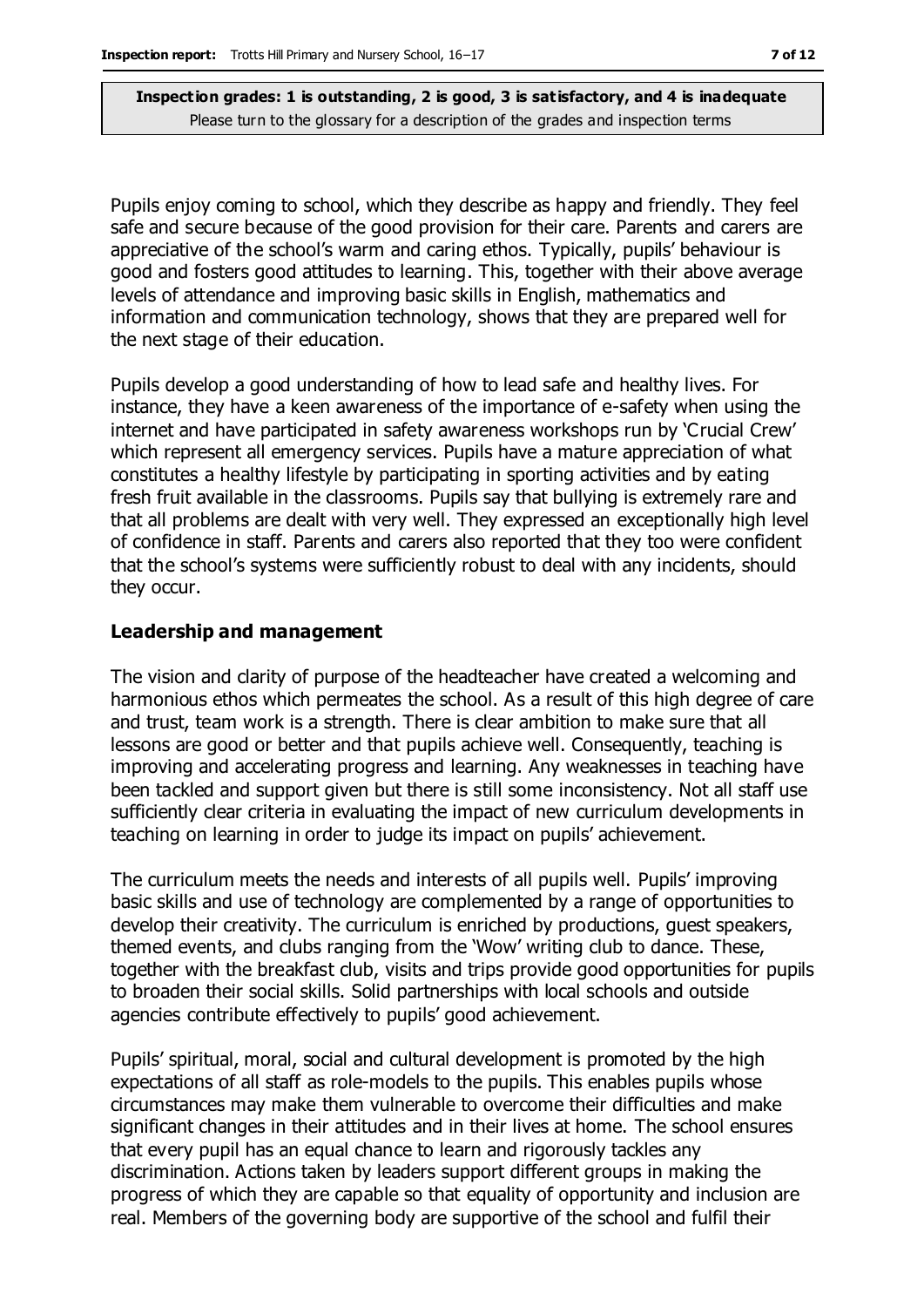statutory duties. They are increasingly confident at challenging and holding the school to account with regard to pupils' academic performance.

The school has effective procedures for safeguarding and risk assessment. These meet government guidelines and include high quality checks on adults and a carefully planned approach to managing the safety of pupils. There is strong provision for pupils to prepare for life in the United Kingdom and a global society because leaders have an effective understanding of their own community and the different faiths, ethnicities and cultures within it. The school's international links are expanding and promote positive awareness of global issues, for example through fund-raising for 'Children in Need', and forming a partnership with a primary school in Nigeria for under-privileged children.

Since the previous inspection, the school has improved teaching, raised attendance and enhanced the provision in The Early Years Foundation Stage. These successful actions demonstrate that leaders have the capacity to make further improvements.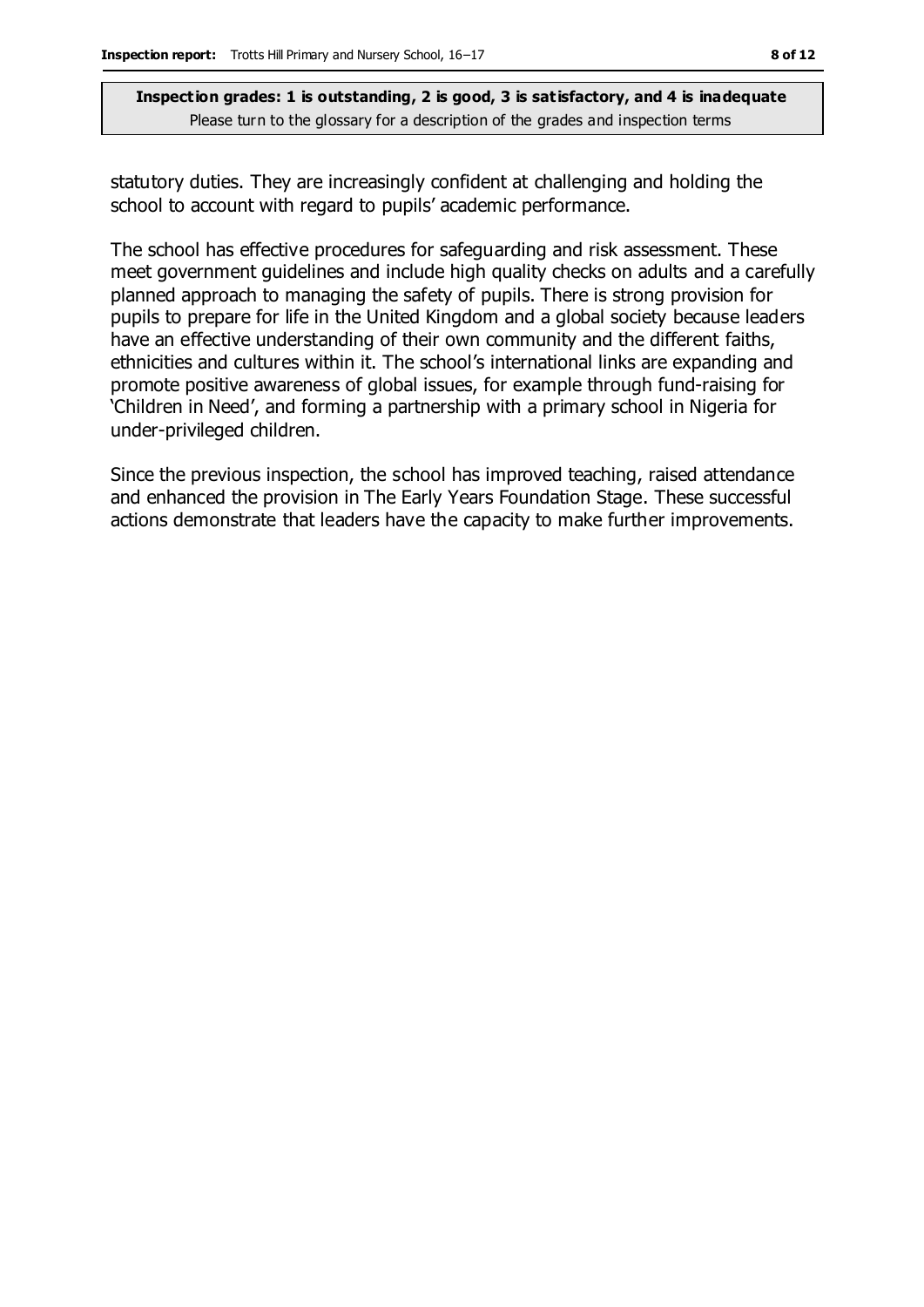# **Glossary**

## **What inspection judgements mean**

| Grade   | <b>Judgement</b> | <b>Description</b>                                            |
|---------|------------------|---------------------------------------------------------------|
| Grade 1 | Outstanding      | These features are highly effective. An outstanding           |
|         |                  | school provides exceptionally well for all its pupils' needs. |
| Grade 2 | Good             | These are very positive features of a school. A school        |
|         |                  | that is good is serving its pupils well.                      |
| Grade 3 | Satisfactory     | These features are of reasonable quality. A satisfactory      |
|         |                  | school is providing adequately for its pupils.                |
| Grade 4 | Inadequate       | These features are not of an acceptable standard. An          |
|         |                  | inadequate school needs to make significant                   |
|         |                  | improvement in order to meet the needs of its pupils.         |
|         |                  | Ofsted inspectors will make further visits until it           |
|         |                  | improves.                                                     |

## **Overall effectiveness of schools**

|                       | Overall effectiveness judgement (percentage of schools) |      |                     |                   |
|-----------------------|---------------------------------------------------------|------|---------------------|-------------------|
| <b>Type of school</b> | <b>Outstanding</b>                                      | Good | <b>Satisfactory</b> | <b>Inadequate</b> |
| Nursery schools       | 46                                                      | 46   |                     |                   |
| Primary schools       |                                                         | 47   | 40                  |                   |
| Secondary             | 14                                                      | 38   | 40                  |                   |
| schools               |                                                         |      |                     |                   |
| Special schools       | 28                                                      | 48   | 20                  |                   |
| Pupil referral        | 15                                                      | 50   | 29                  |                   |
| units                 |                                                         |      |                     |                   |
| All schools           |                                                         | 46   | 38                  |                   |

New school inspection arrangements have been introduced from 1 January 2012. This means that inspectors make judgements that were not made previously.

The data in the table above are for the period 1 September 2010 to 31 August 2011 and represent judgements that were made under the school inspection arrangements that were introduced on 1 September 2009. These data are consistent with the latest published official statistics about maintained school inspection outcomes (see www.ofsted.gov.uk).

The sample of schools inspected during 2010/11 was not representative of all schools nationally, as weaker schools are inspected more frequently than good or outstanding schools.

Primary schools include primary academy converters. Secondary schools include secondary academy converters, sponsor-led academies and city technology colleges. Special schools include special academy converters and non-maintained special schools.

Percentages are rounded and do not always add exactly to 100.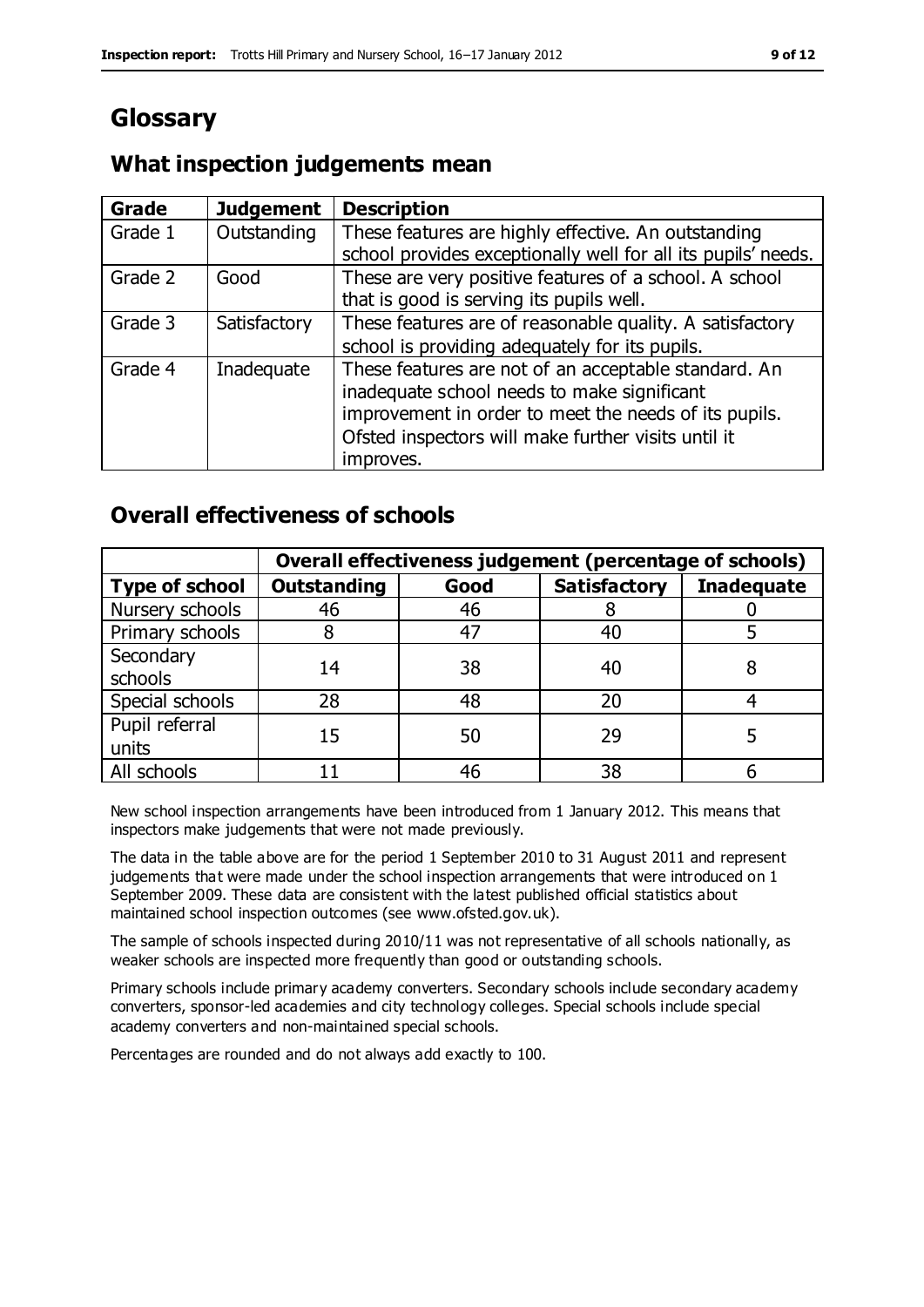# **Common terminology used by inspectors**

| Achievement:                  | the progress and success of a pupil in their<br>learning and development taking account of their<br>attainment.                                                                                                        |
|-------------------------------|------------------------------------------------------------------------------------------------------------------------------------------------------------------------------------------------------------------------|
| Attainment:                   | the standard of the pupils' work shown by test and<br>examination results and in lessons.                                                                                                                              |
| Attendance                    | the regular attendance of pupils at school and in<br>lessons, taking into account the school's efforts to<br>encourage good attendance.                                                                                |
| Behaviour                     | how well pupils behave in lessons, with emphasis<br>on their attitude to learning. Pupils' punctuality to<br>lessons and their conduct around the school.                                                              |
| Capacity to improve:          | the proven ability of the school to continue<br>improving based on its self-evaluation and what<br>the school has accomplished so far and on the<br>quality of its systems to maintain improvement.                    |
| Leadership and management:    | the contribution of all the staff with responsibilities,<br>not just the governors and headteacher, to<br>identifying priorities, directing and motivating staff<br>and running the school.                            |
| Learning:                     | how well pupils acquire knowledge, develop their<br>understanding, learn and practise skills and are<br>developing their competence as learners.                                                                       |
| <b>Overall effectiveness:</b> | inspectors form a judgement on a school's overall<br>effectiveness based on the findings from their<br>inspection of the school.                                                                                       |
| Progress:                     | the rate at which pupils are learning in lessons and<br>over longer periods of time. It is often measured<br>by comparing the pupils' attainment at the end of a<br>key stage with their attainment when they started. |
| Safety                        | how safe pupils are in school, including in lessons;<br>and their understanding of risks. Pupils' freedom<br>from bullying and harassment. How well the school<br>promotes safety, for example e-learning.             |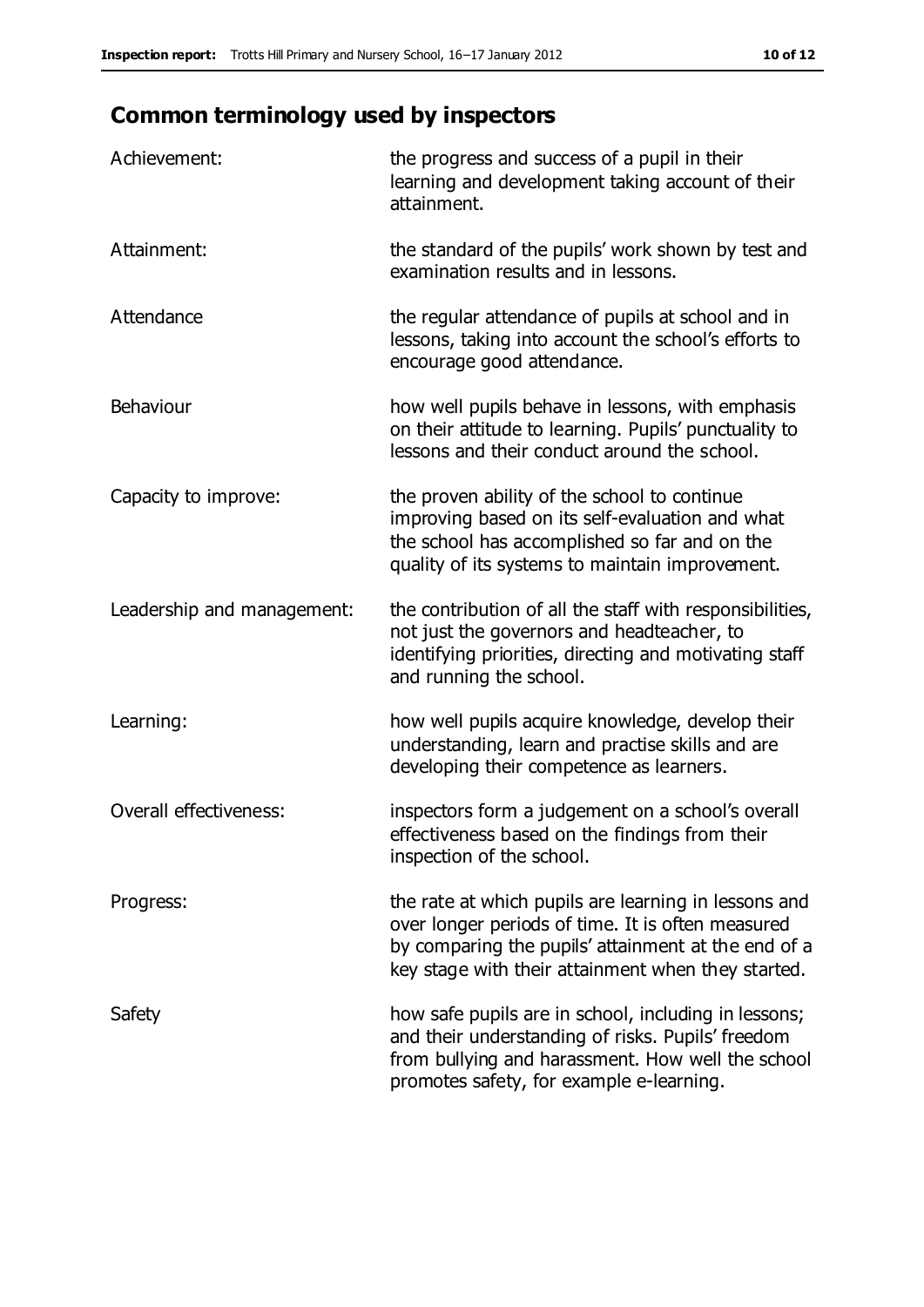#### **This letter is provided for the school, parents and carers to share with their children. It describes Ofsted's main findings from the inspection of their school.**



18 January 2012

Dear Pupils

#### **Inspection of Trotts Hill Primary and Nursery School, Stevenage, SG1 5JD**

Thank you for welcoming us so warmly to your school and taking the time to talk to the inspectors. We really enjoyed meeting you and seeing you at work and play. We were particularly impressed with your singing in assembly.

You go to a good school where your headteacher and teachers make it a very special and welcoming place. You and your parents and carers told us that you like school and that it is a very caring and happy place where you feel really safe. You are respectful, polite and considerate towards each other. Your headteacher and teachers are determined to help you succeed, as are your parents and carers. Staff and governors know what they want to improve. So I have asked them to:

- make your lessons, particularly in literacy and numeracy, even more interesting by planning work that will challenge and engage you and by asking more searching questions, especially for those of you who find work easy
- $\blacksquare$  check whether they think new approaches to their teaching have made a difference in order to help you achieve your very best
- look closely and regularly at the information about your performance so that they can help you to progress even faster, by seeing how well you are on track to meet your targets.

You too can all play your part in improving the school by asking for help when you are having difficulties with your learning. It was very good to meet you all. May I wish you every success for the future.

Yours sincerely

David Scott

Lead inspector